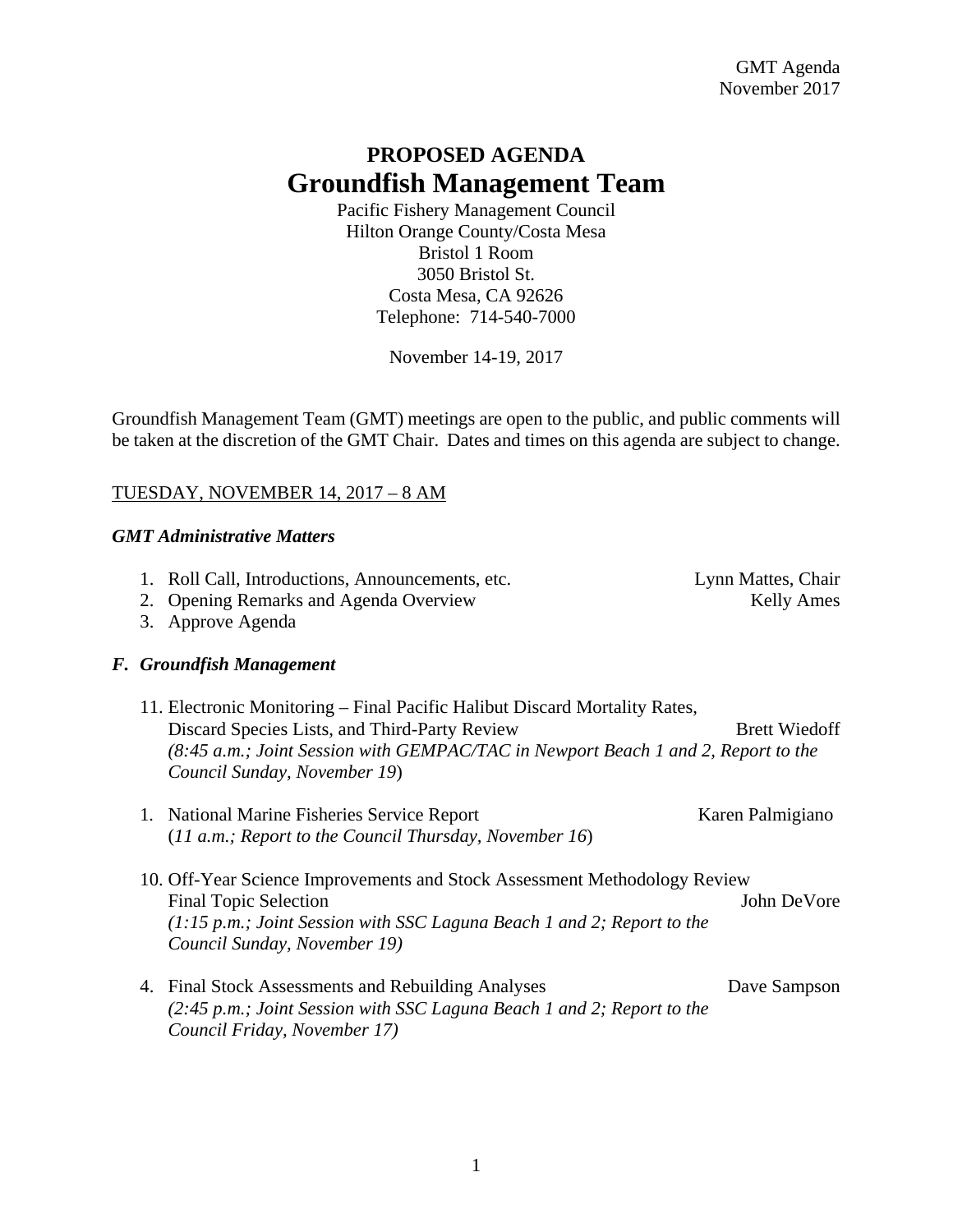|                                               |                                      | 2. Trawl Catch Share Review – Final Report Adoption and Preliminary<br>Range of Alternatives for Follow-On Actions<br>(4 p.m.; Report to the Council Thursday, November 16)                     | Jim Seger, Shems Judd   |  |  |  |
|-----------------------------------------------|--------------------------------------|-------------------------------------------------------------------------------------------------------------------------------------------------------------------------------------------------|-------------------------|--|--|--|
| <u>WEDNESDAY, NOVEMBER 15, 2017 – 8 AM</u>    |                                      |                                                                                                                                                                                                 |                         |  |  |  |
| <b>GMT</b> Administrative Matters (continued) |                                      |                                                                                                                                                                                                 |                         |  |  |  |
|                                               |                                      | 4. Draft and Review Statements<br>(8 a.m.)                                                                                                                                                      |                         |  |  |  |
|                                               | F. Groundfish Management (continued) |                                                                                                                                                                                                 |                         |  |  |  |
|                                               | 3.                                   | Essential Fish Habitat - Rockfish Conservation Area Amendment,<br><b>Informational Update</b><br>(4 p.m.; Report to the Council Friday, November 17)                                            | Kerry Griffin           |  |  |  |
| <b>THURSDAY, NOVEMBER 16, 2017 - 8 AM</b>     |                                      |                                                                                                                                                                                                 |                         |  |  |  |
| <b>GMT</b> Administrative Matters (continued) |                                      |                                                                                                                                                                                                 |                         |  |  |  |
|                                               |                                      | 5. Draft and Review Statements<br>(8 a.m.)                                                                                                                                                      |                         |  |  |  |
|                                               |                                      | F. Groundfish Management (continued)                                                                                                                                                            |                         |  |  |  |
|                                               |                                      | 5. Mid-Biennium Harvest Specifications Adjustments, Final Action<br>(10:30 a.m.; Report to the Council Friday, November 17)                                                                     | John DeVore             |  |  |  |
|                                               |                                      | 6. Biennial Harvest Specifications for 2019-2020<br>(1 p.m.; Report to the Council Friday, November 17)                                                                                         | John DeVore, Kelly Ames |  |  |  |
|                                               |                                      | 8. Preliminary Exempted Fishing Permit (EFP) Approval for 2019-2020 EFP Applicants<br>(2 p.m.; Joint Session with GAP in Newport Beach 1 and 2, Report<br>to the Council Saturday, November 18) |                         |  |  |  |
|                                               | 7.                                   | <b>Endangered Species Act Consultations on Salmon</b><br>and Seabirds<br>(3 p.m.; Report to the Council Saturday, November 18)                                                                  | NMFS, Laura Todd        |  |  |  |
| FRIDAY, NOVEMBER 17, 2017 - 8 AM              |                                      |                                                                                                                                                                                                 |                         |  |  |  |
| <b>GMT</b> Administrative Matters (continued) |                                      |                                                                                                                                                                                                 |                         |  |  |  |

 6. Draft and Review Statements  *(8 a.m.)*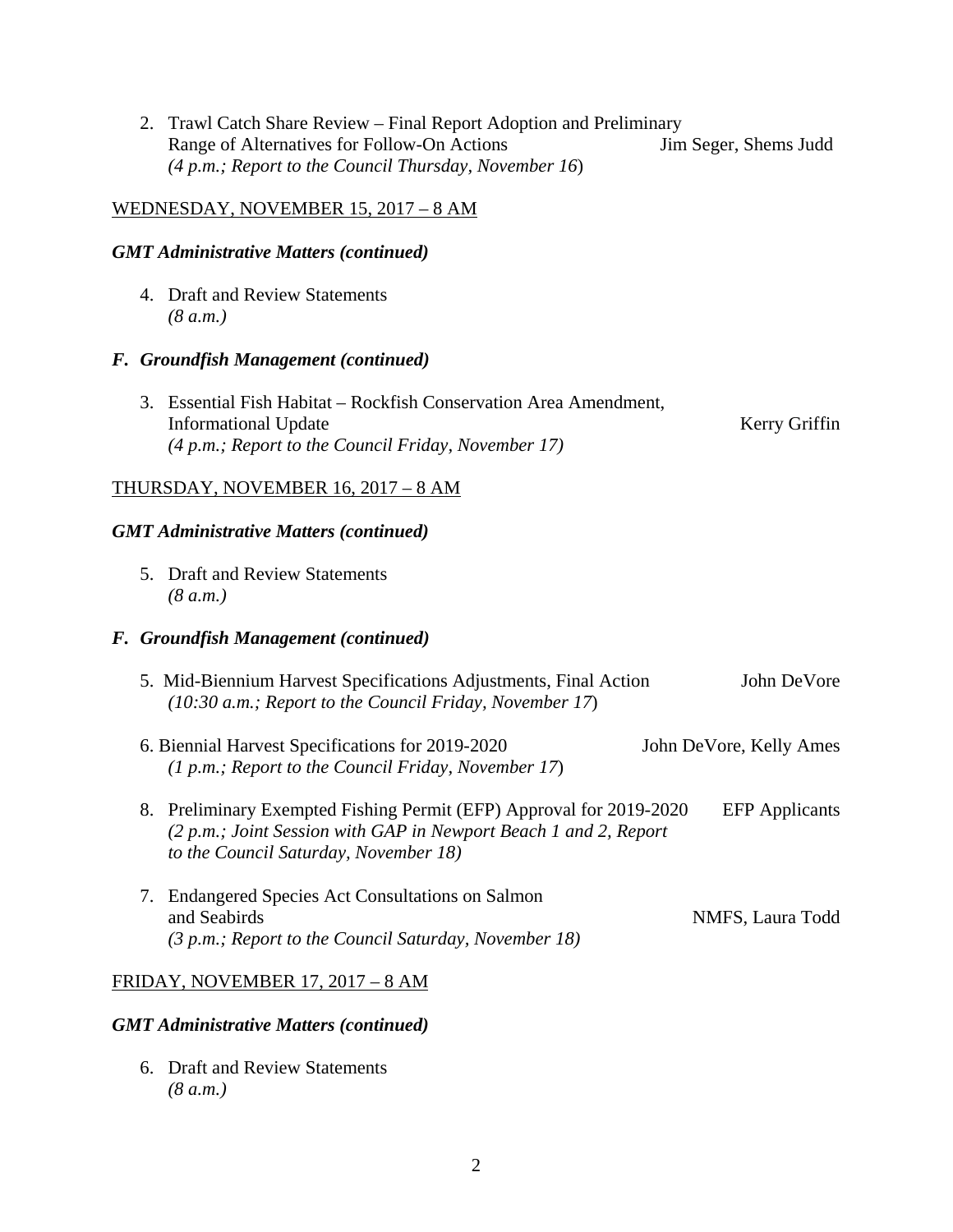#### *F. Groundfish Management (continued)*

- 9. Biennial Management Measures for 2019-2020 Kelly Ames, John DeVore  *(8:30 a.m.; Report to the Council Saturday, November 18*)
- 11. Electronic Monitoring Final Pacific Halibut Discard Mortality Rates, Discard Species Lists, and Third-Party Review *(continued)* Brett Wiedoff *(11 a.m.; Report to the Council Sunday, November 19*)

#### *GMT Administrative Matters (continued)*

 7. Draft and Review Statements  *(1 p.m.)* 

#### SATURDAY, NOVEMBER 18, 2017 – 8 AM

#### *GMT Administrative Matters (continued)*

 8. Draft and Review Statements  *(8 a.m.)* 

#### *F. Groundfish Management (continued)*

13. Final Action on Inseason Adjustments for 2017 and 2018 *(10 a.m.; Report to the Council Monday, November 20)* Jessi Doerpinghaus

#### *GMT Administrative Matters (continued)*

 9. Draft and Review Statements  *(11 a.m.)* 

#### *F. Groundfish Management (continued)*

13. Final Action on Inseason Adjustments for 2017 and 2018 *(continued)* Jessi Doerpinghaus *(2 p.m.; Joint Session with the GAP in Newport Beach 1 and 2)* 

### SUNDAY, NOVEMBER 19, 2017 – 8 AM

#### *GMT Administrative Matters (continued)*

- 10. Draft and Review Statements  *(8 a.m.)*
- *G. Administrative Matters*